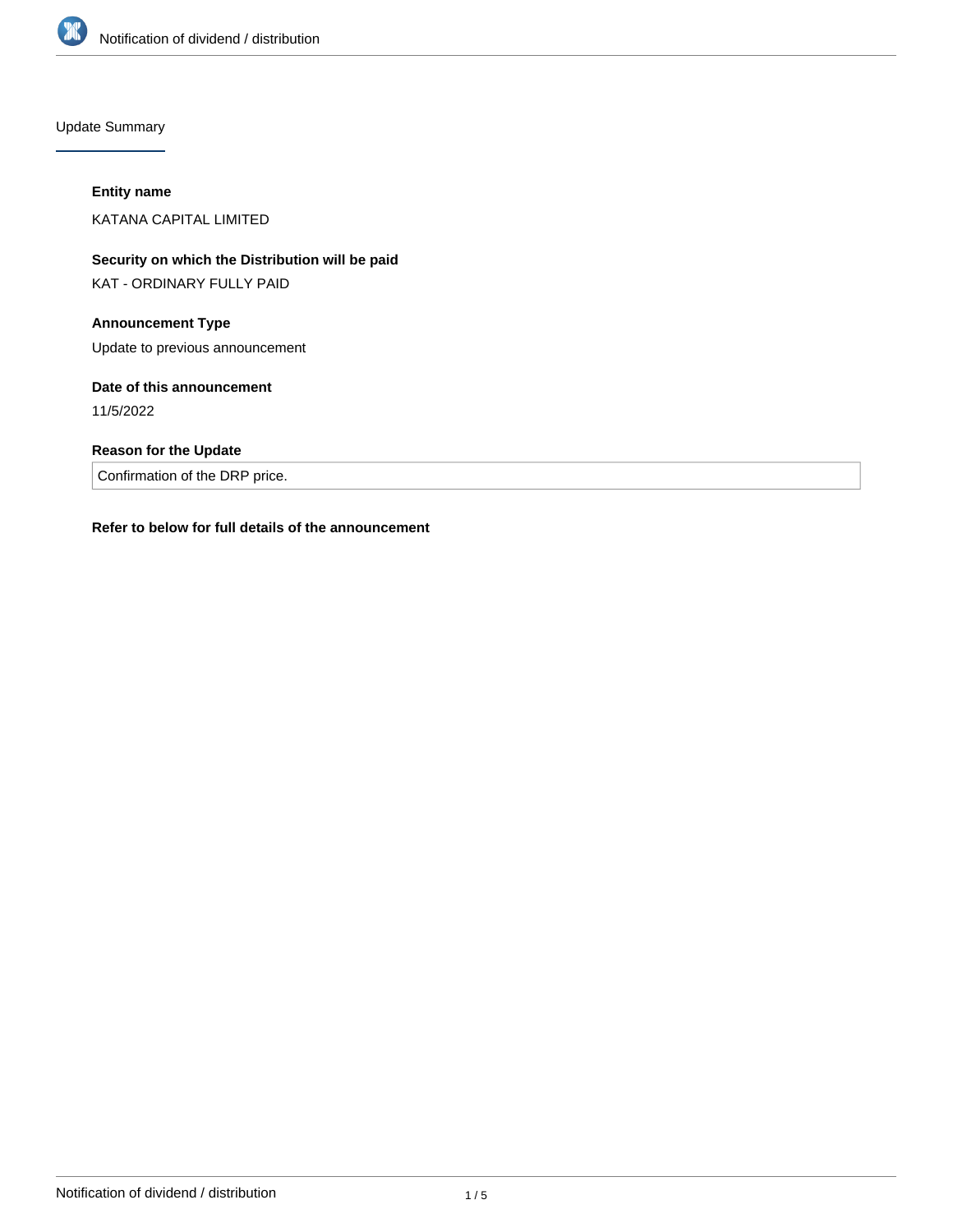

Announcement Details

Part 1 - Entity and announcement details

#### **1.1 Name of +Entity**

KATANA CAPITAL LIMITED

## **1.2 Registered Number Type** ABN

**Registration Number**

56116054301

**1.3 ASX issuer code**

KAT

#### **1.4 The announcement is**

Update/amendment to previous announcement

#### **1.4a Reason for update to a previous announcement**

Confirmation of the DRP price.

#### **1.4b Date of previous announcement(s) to this update**

22/4/2022

#### **1.5 Date of this announcement**

11/5/2022

# **1.6 ASX +Security Code** KAT

**ASX +Security Description** ORDINARY FULLY PAID

Part 2A - All dividends/distributions basic details

#### **2A.1 Type of dividend/distribution** Ordinary

#### **2A.2 The Dividend/distribution:**

relates to a period of one quarter

# **2A.3 The dividend/distribution relates to the financial reporting or payment period ending ended/ending (date)** 31/3/2022

**2A.4 +Record Date**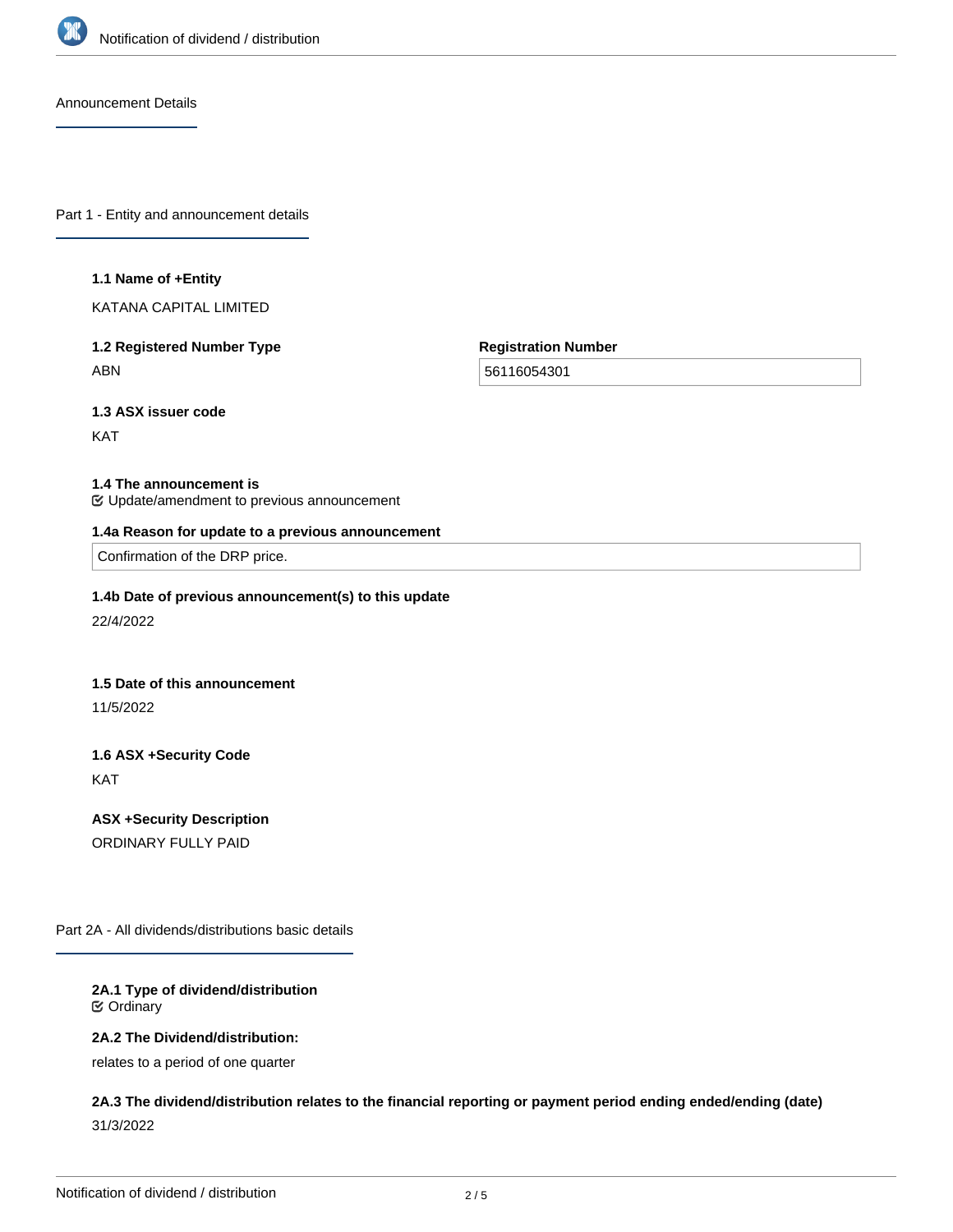

#### **2A.4 +Record Date**

29/4/2022

### **2A.5 Ex Date**

28/4/2022

#### **2A.6 Payment Date**

20/5/2022

**2A.7 Are any of the below approvals required for the dividend/distribution before business day 0 of the timetable?**

- **Security holder approval**
- **Court approval**
- **Lodgement of court order with +ASIC**
- **ACCC approval**
- **FIRB approval**
- $\bullet$ **Another approval/condition external to the entity required before business day 0 of the timetable for the dividend/distribution.**

No

**2A.8 Currency in which the dividend/distribution is made ("primary currency")**

AUD - Australian Dollar

**2A.9 Total dividend/distribution payment amount per +security (in primary currency) for all dividends/distributions notified in this form**

AUD 0.00500000

**2A.10 Does the entity have arrangements relating to the currency in which the dividend/distribution is paid to securityholders that it wishes to disclose to the market?** No

**2A.11 Does the entity have a securities plan for dividends/distributions on this +security?** We have a Dividend/Distribution Reinvestment Plan (DRP)

**2A.11a If the +entity has a DRP, is the DRP applicable to this dividend/distribution? K** Yes

**2A.11a(i) DRP Status in respect of this dividend/distribution**

Full DRP

**2A.12 Does the +entity have tax component information apart from franking?** No

Part 3A - Ordinary dividend/distribution

**3A.1 Is the ordinary dividend/distribution estimated at this time?** No and the contract of the contract of the contract of the contract of the contract of the contract of the contract of the contract of the contract of the contract of the contract of the contract of the contract of the con

**3A.1a Ordinary dividend/distribution estimated amount per +security**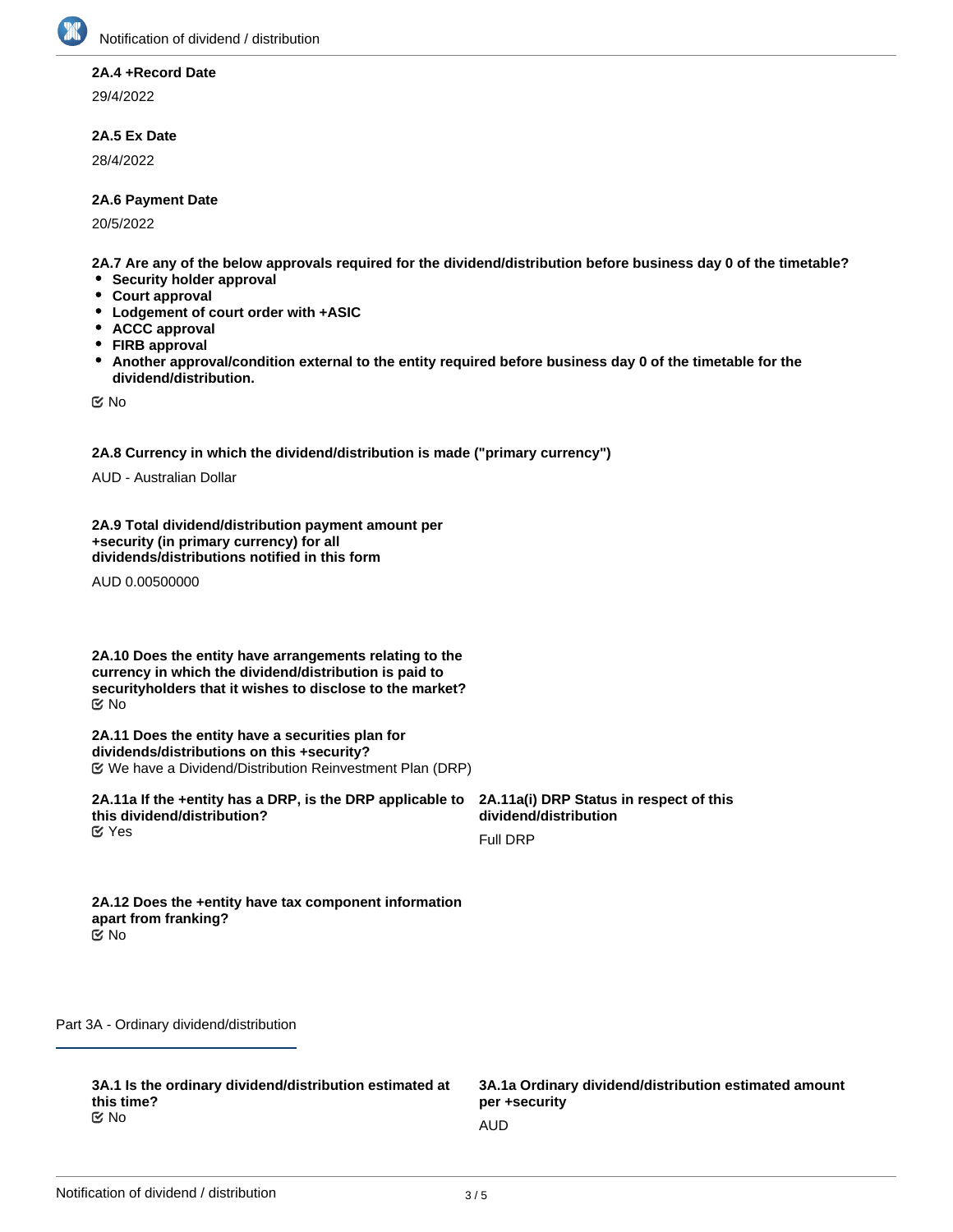

| security<br>AUD 0.00500000                                                                                        |                                                                            |
|-------------------------------------------------------------------------------------------------------------------|----------------------------------------------------------------------------|
|                                                                                                                   |                                                                            |
| 3A.2 Is the ordinary dividend/distribution franked?<br>$\mathfrak{C}$ Yes                                         | 3A.2a Is the ordinary dividend/distribution fully franked?<br>$\alpha$ Yes |
| 3A.3 Percentage of ordinary dividend/distribution that is<br>franked                                              | 3A.3a Applicable corporate tax rate for franking credit<br>$(\%)$          |
| 100.0000 %                                                                                                        | 30.0000 %                                                                  |
| 3A.4 Ordinary dividend/distribution franked amount per<br>+security                                               | 3A.5 Percentage amount of dividend which is unfranked<br>0.0000%           |
| AUD 0.00500000                                                                                                    |                                                                            |
| 3A.6 Ordinary dividend/distribution unfranked amount<br>per +security excluding conduit foreign income amount     |                                                                            |
| AUD 0.00000000                                                                                                    |                                                                            |
|                                                                                                                   |                                                                            |
| 3A.7 Ordinary dividend/distribution conduit foreign                                                               |                                                                            |
| income amount per security<br>AUD 0.00000000<br>Part 4A - +Dividend reinvestment plan (DRP)                       |                                                                            |
| 4A.1 What is the default option if +security holders do not indicate whether they want to participate in the DRP? |                                                                            |
| <b> ©</b> Do not participate in DRP (i.e. cash payment)                                                           | 4A.3 DRP discount rate                                                     |
| 4A.2 Last date and time for lodgement of election<br>notices to share registry under DRP                          | 0.0000%                                                                    |
| Monday May 2, 2022 16:00:00                                                                                       |                                                                            |
| 4A.4 Period of calculation of reinvestment price                                                                  |                                                                            |
| <b>Start Date</b>                                                                                                 | <b>End Date</b>                                                            |
| 29/4/2022                                                                                                         | 13/5/2022                                                                  |
| 4A.5 DRP price calculation methodology                                                                            |                                                                            |
| The weighted average share price during the on-market DRP buyback programme.                                      |                                                                            |
| 4A.6 DRP Price (including any discount):                                                                          | 4A.7 DRP +securities +issue date                                           |

**4A.9 Is there a minimum dollar amount or number of +securities required for DRP participation?** No

**4A.10 Is there a maximum dollar amount or number of +securities required for DRP participation?** No